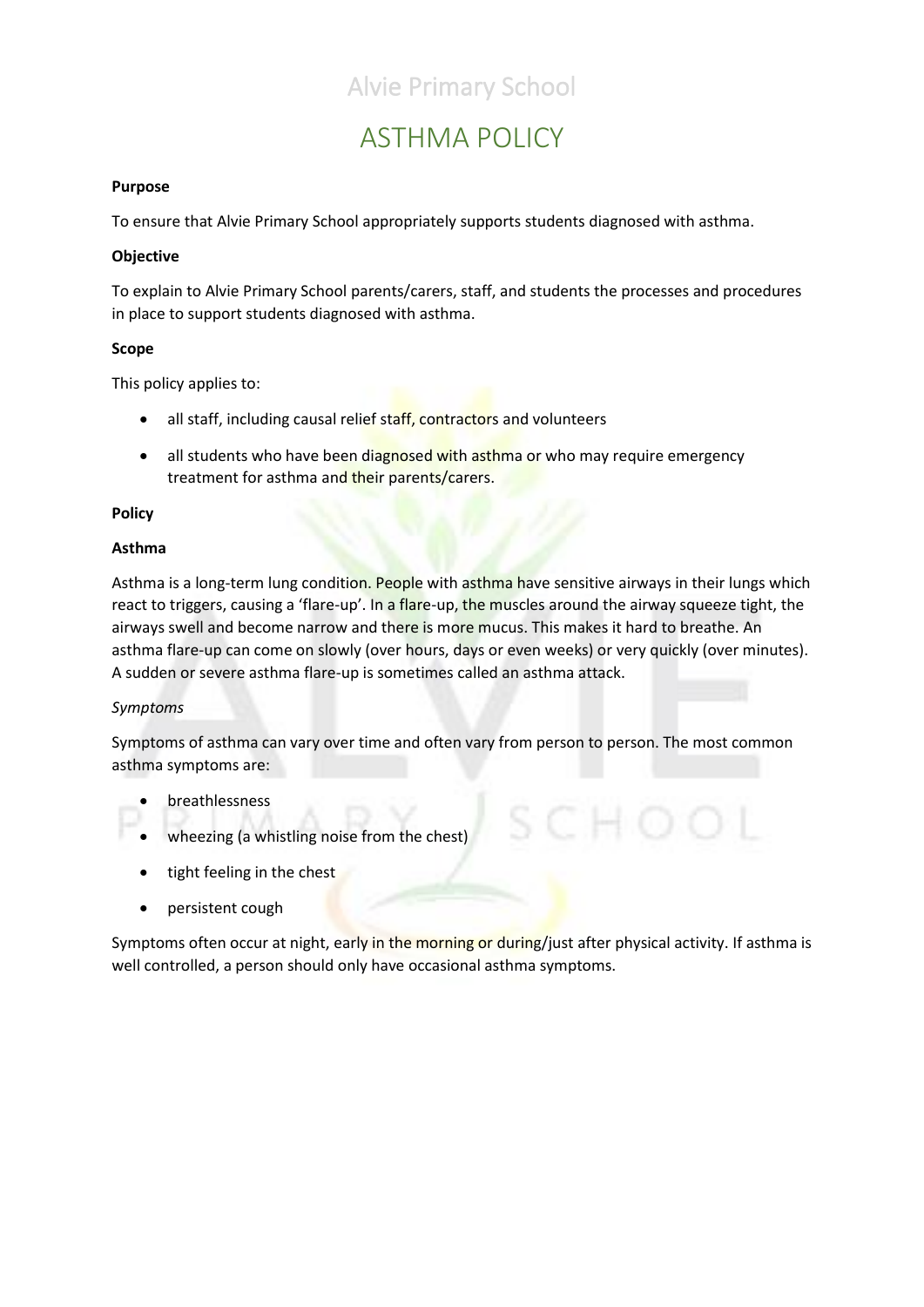## ASTHMA POLICY

### *Triggers*

A trigger is something that sets off or starts asthma symptoms. Everyone with asthma has different triggers. For most people with asthma, triggers are only a problem when asthma is not well controlled with medication. Common asthma triggers include:

- 
- smoke (cigarette smoke, wood smoke from open fires, burn-offs or bushfires)
- house dust mites **and the set of the set of the set of the set of the set of the set of the set of the set of the set of the set of the set of the set of the set of the set of the set of the set of the set of the set of th**
- 
- chemicals such as household cleaning products
- 
- laughter or emotions, such as stress
- **Asthma management**

If a student diagnosed with asthma enrols at Alvie Primary School:

- 1. Parents/carers must provide the school with an Asthma Action Plan which has been completed by the student's medical practitioner. The plan must outline:
	- the prescribed medication taken by the student and when it is to be administered, for example as a pre-medication to exercise or on a regular basis
	- emergency contact details
	- the contact details of the student's medical practitioner
	- the student's known triggers
	- the emergency procedures to be taken in the event of an asthma flare-up or attack.
- 2. Parents/carers should also provide a photo of the student to be included as part of the student's Asthma Action Plan.
- 3. Alvie Primary School will keep all Asthma Action Plans in the:
	- staffroom
	- sick bay
- exercise colds/flu
	- weather changes such as thunderstorms and cold, dry air
	-
- **•** animals such as cats and dogs
	- deodorants (including perfumes, aftershaves, hair spray and aerosol deodorant sprays)
- **Food chemicals/additives • certain medications (including aspirin**) and anti-inflammatories)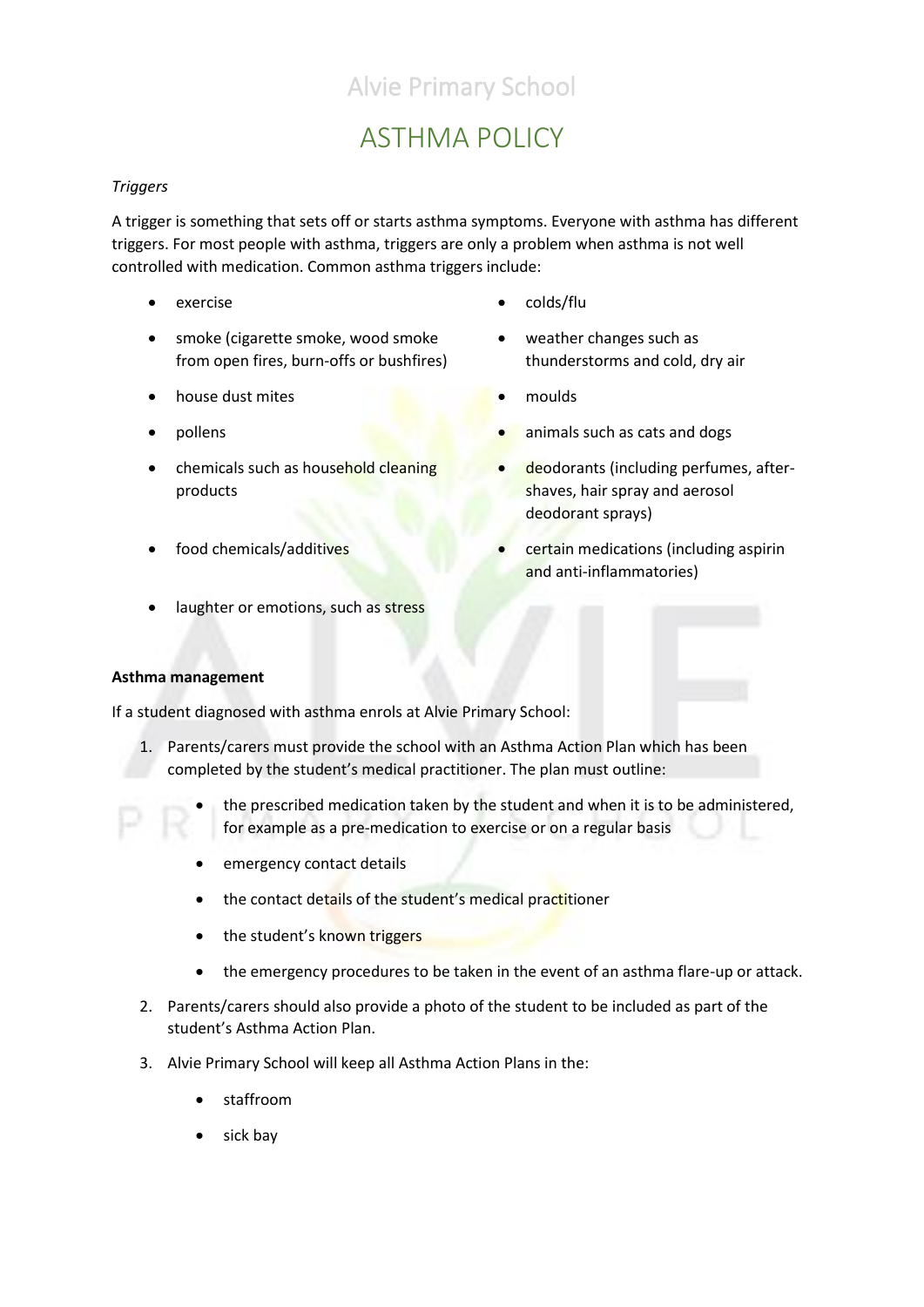## ASTHMA POLICY

- 4. School staff may also work with parents/carers to develop a Student Health Support Plan which will include details on:
	- how the school will provide support for the student
	- identify specific strategies
	- allocate staff to assist the student

Any Student Health Support Plan will be developed in accordance with Alvie Primary School's Healthcare Needs Policy.

- 5. If a student diagnosed with asthma is going to attend a school camp or excursion, Alvie Primary School parents/carers are required to provide any updated medical information.
- 6. If a student's asthma condition or treatment requirements change, parent/carers must notify the school and provide an updated Asthma Action Plan.

School staff will work with parents/carers to review Asthma Action Plans (and Student Health Support Plans) once a year.

### **Student asthma kit**

All students diagnosed with asthma are required to have a student asthma kit at school which contains:

- their own prescribed reliever medication labelled with the student's name
- their spacer (if they use one)

Student asthma kits will be stored **in their classroom, or other accessible location**

### **Asthma emergency response plan**

If a student is:

- having an asthma attack
- difficulty breathing for an unknown cause, even if they are not known to have asthma

School staff will endeavour to follow the Asthma First Aid procedures outlined in the table below. School staff may contact Triple Zero "000" at any time.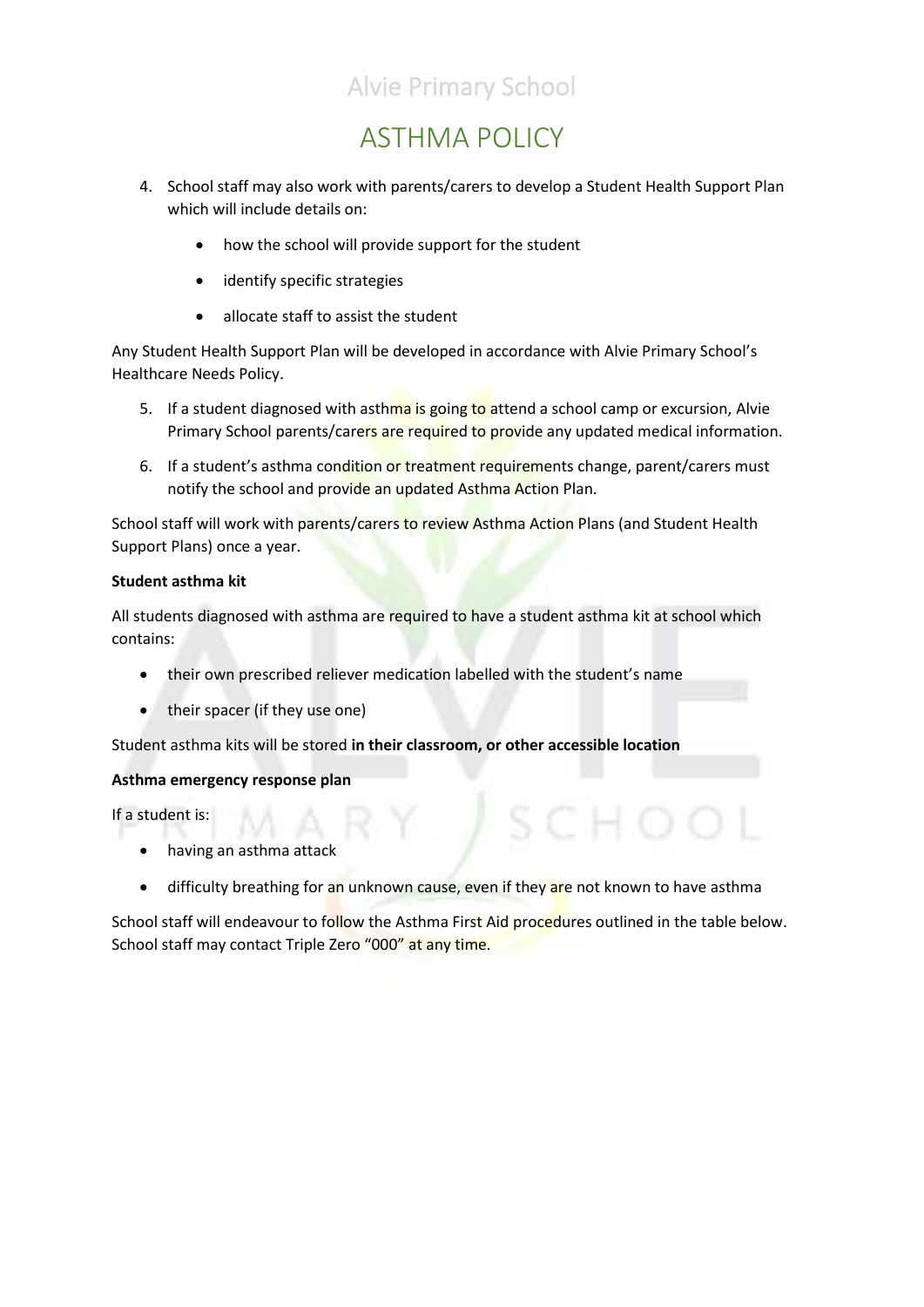## ASTHMA POLICY

| <b>Step</b> | <b>Action</b>                                                                                                                                                                       |  |  |  |  |  |
|-------------|-------------------------------------------------------------------------------------------------------------------------------------------------------------------------------------|--|--|--|--|--|
| 1.          | Sit the person upright                                                                                                                                                              |  |  |  |  |  |
|             | Be calm and reassuring                                                                                                                                                              |  |  |  |  |  |
|             | Do not leave them alone                                                                                                                                                             |  |  |  |  |  |
|             | Seek assistance from another staff member or reliable student to locate the<br>student's reliever, the Asthma Emergency Kit and the student's Asthma Action<br>Plan (if available). |  |  |  |  |  |
|             | If the student's action plan is not immediately available, use the Asthma First<br>Aid as described in Steps 2 to 5.                                                                |  |  |  |  |  |
| 2.          | Give 4 separate puffs of blue or blue/grey reliever puffer:                                                                                                                         |  |  |  |  |  |
|             | Shake the puffer                                                                                                                                                                    |  |  |  |  |  |
|             | Use a spacer if you have one                                                                                                                                                        |  |  |  |  |  |
|             | Put 1 puff into the spacer                                                                                                                                                          |  |  |  |  |  |
|             | Take 4 breaths from the spacer                                                                                                                                                      |  |  |  |  |  |
|             | Remember - Shake, 1 puff, 4 breaths                                                                                                                                                 |  |  |  |  |  |
| 3.          | Wait 4 minutes                                                                                                                                                                      |  |  |  |  |  |
|             | If there is no improvement, give 4 more separate puffs of blue/grey reliever as<br>above                                                                                            |  |  |  |  |  |
|             | (or give 1 more dose of Bricanyl or Symbiocort inhaler)                                                                                                                             |  |  |  |  |  |
| 4.          | If there is still no improvement call Triple Zero "000" and ask for an ambulance.                                                                                                   |  |  |  |  |  |
|             | Tell the operator the student is having an asthma attack                                                                                                                            |  |  |  |  |  |
|             | Keep giving 4 separate puffs every 4 minutes until emergency assistance<br>arrives                                                                                                  |  |  |  |  |  |
|             | (or 1 dose of Bricanyl or Symbicort every 4 minutes - up to 3 doses of Symbicort)                                                                                                   |  |  |  |  |  |
| 5.          | If asthma is relieved after administering Asthma First Aid, stop the treatment and<br>observe the student. Notify the student's emergency contact person and record the<br>incident |  |  |  |  |  |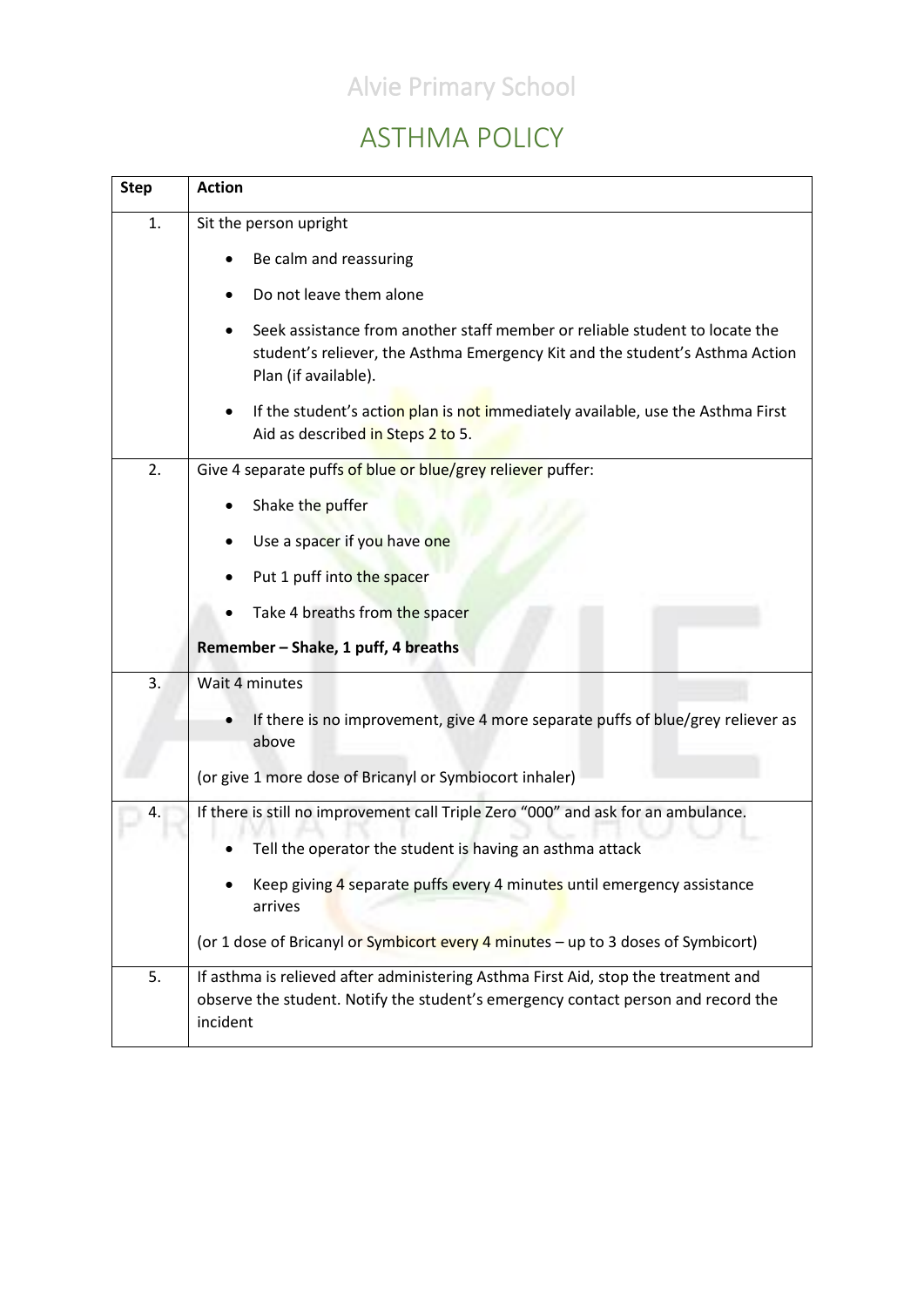## ASTHMA POLICY

Staff will call Triple Zero "000" immediately if:

- the person is not breathing
- if the person's asthma suddenly becomes worse or is not improving
- if the person is having an asthma attack and a reliever is not available
- if they are not sure if it is asthma
- if the person is known to have anaphylaxis

### **Training for staff**

Alvie Primary School will arrange the **following asthma management training for staff:** 

| <b>Staff</b>                               | <b>Completed by</b>                                                                                                                                                                                                                 | <b>Course</b>                                                                                                                                                                                             | Provider                                                         | Cost                                   | Valid<br>for |
|--------------------------------------------|-------------------------------------------------------------------------------------------------------------------------------------------------------------------------------------------------------------------------------------|-----------------------------------------------------------------------------------------------------------------------------------------------------------------------------------------------------------|------------------------------------------------------------------|----------------------------------------|--------------|
| Group 1<br>General<br><b>Staff</b>         | School staff with a<br>direct teaching role<br>with students affected<br>by asthma or other<br>school staff directed<br>by the principal after<br>conducting a risk<br>assessment.                                                  | Asthma first aid<br>management for<br>education staff (non-<br>accredited)<br>One hour face-to-<br>face or online<br>training.                                                                            | Asthma<br>Australia                                              | Free to all<br>schools                 | 3<br>years   |
| Group 2<br><b>Specific</b><br><b>Staff</b> | Staff working with<br>high risk children with<br>a history of severe<br>asthma, or with direct<br>student wellbeing<br>responsibility,<br>(including nurses,<br>PE/sport teachers,<br>first aid and school<br>staff attending camp) | Course in<br>Management of<br>Asthma Risks and<br>Emergencies in the<br>Workplace 22282VIC<br>(accredited)<br><b>OR</b><br><b>Course in Emergency</b><br>Asthma<br>Management<br>10392NAT<br>(accredited) | Any RTO that<br>has this course<br>in their scope<br>of practice | Paid by Alvie<br><b>Primary School</b> | 3<br>years   |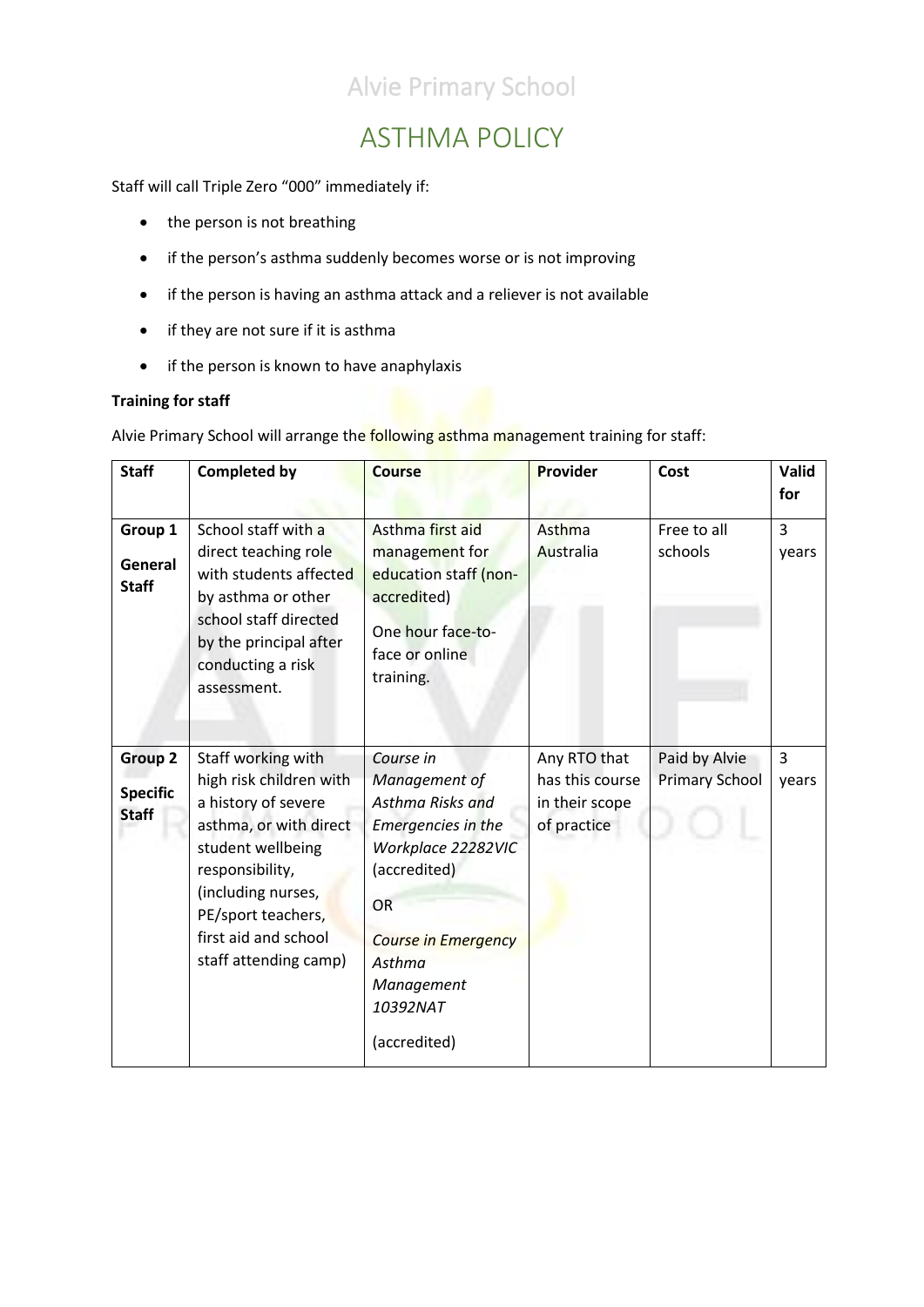## ASTHMA POLICY

### **Asthma Emergency Kit**

Alvie Primary School will provide and maintain at least two Asthma Emergency Kits. One kit will be kept on school premises in the first aid room and staff room and one will be a mobile kit for activities such as:

- yard duty
- camps and excursions.

The Asthma Emergency Kit will contain:

- at least 1 blue or blue/grey reliever medication such as Airomir, Asmol or Ventolin
- at least 2 spacer devices (for single person use only) to assist with effective inhalation of the blue or blue/grey reliever medication (Alvie Primary School will ensure spare spacers are available as replacements). Spacers will be stored in a dust proof container.
- clear written instructions on Asthma First Aid, including:
	- o how to use the medication and spacer devices
	- $\circ$  steps to be taken in treating an asthma attack
- A record sheet/log for recording the details of an asthma first aid incident, such as the number of puffs administered.

Amanda Falkiner will monitor and maintain the Asthma Emergency Kits. She will:

- ensure all contents are maintained and replaced where necessary
- regularly check the expiry date on the canisters of the blue or blue/grey reliever puffers and replace them if they have expired or a low on doses
- replace spacers in the Kits after each use (spacers are single-person use only)
- dispose of any previously used spaces.

The blue or blue/grey reliever medication in the Asthma Emergency Kits may be used by more than one student as long as they are used with a spacer. If the devices come into contact with someone's mouth, they will not be used again and will be replaced.

After each use of a blue or blue/grey reliever (with a spacer):

- remove the metal canister from the puffer (do not wash the canister)
- wash the plastic casing
- rinse the mouthpiece through the top and bottom under running water for at least 30 seconds
- wash the mouthpiece cover
- air dry then reassemble
- test the puffer to make sure no water remains in it, then return to the Asthma Emergency Kit.